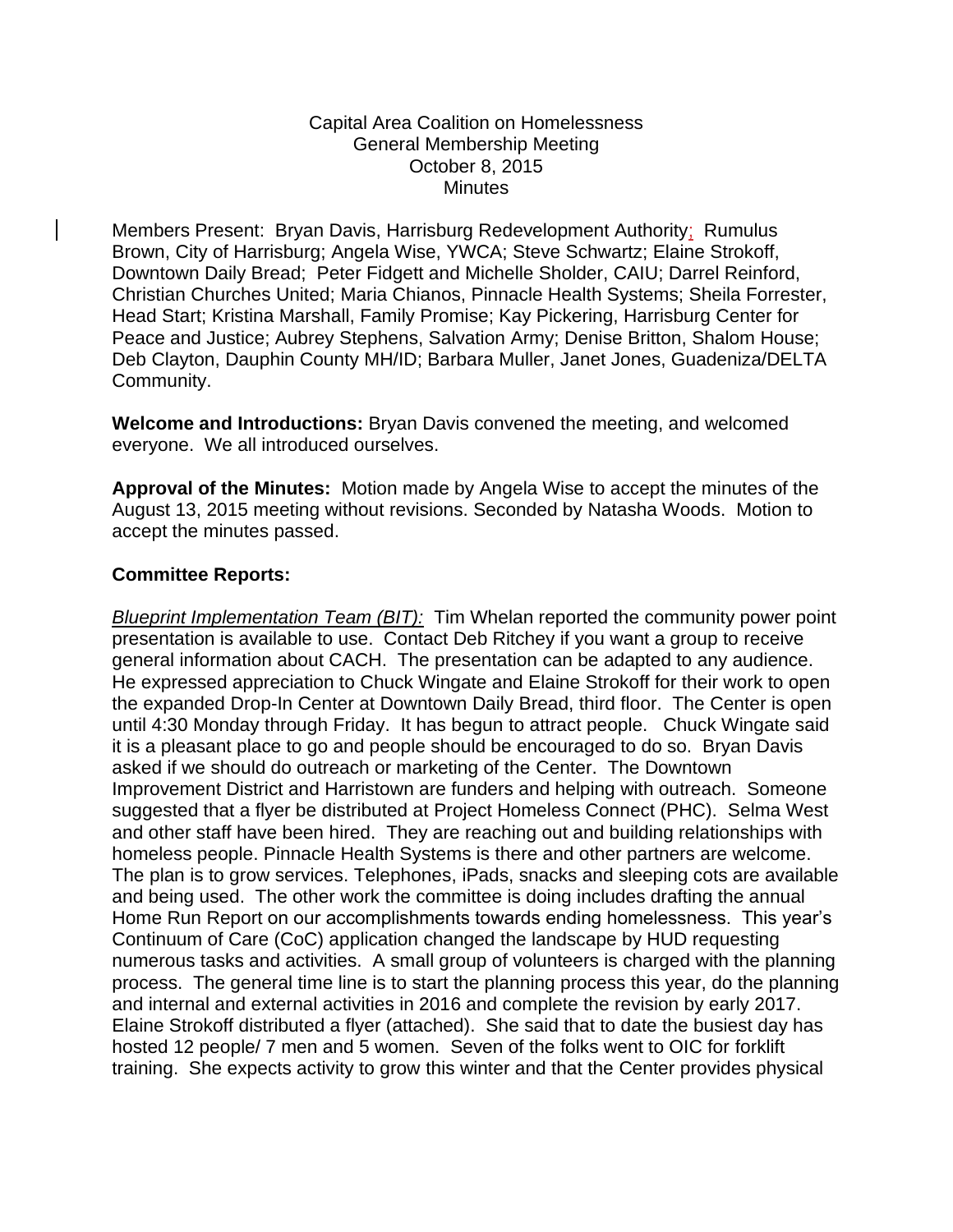and mental comfort. Community support is needed. Media work will begin in November.

Mayor's Challenge to reach Veteran Homeless Functional Zero – Bryan Davis and Bill Reed told us about the local and state activities to end homelessness for Veterans. Functional Zero is the goal to identify homeless veterans and house them immediately with permanent housing within 30 days. This has been a five-year goal. In Pennsylvania, 550 veterans were housed in 100 days; 700 housed quarterly. The VOA housed 160 families of veterans, 60 of which were in Dauphin County. In his outreach work, Bill identified homeless Veterans in Northern Dauphin County needing housing. Kay Pickering asked if the VA determines eligibility for Veteran services. Bill said HUD is using the Point In Time question, "have you served in the military?" All Veterans should be referred to the YWCA or VOA. Key goals include: outreach, services and immediate shelter, families and pets included. Follow up services will also take place. Bryan expressed appreciation for Bill's work.

*Planning and Resource Development –* - Bryan Davis said CACH is preparing for a new fiscal year. One ESG contract will be implemented between the City and CACH – with CACH contracting with other providers for City ESG-funded activities. CACH's CoCfunded HMIS contract with HUD was just signed.

*Project Homeless Connect* – Bryan announced the 2015 Project Homeless Connect (PHC) sponsors: Highmark Blue Shield, Capital Blue Cross, Community Aid, Perform Care/AmeriHealth Caritas, Penn State Hershey, Gateway Health, Pinnacle Health Systems, Pennsylvania Housing Finance Agency, and the Mt Calvary Episcopal Church. Angela Wise reminded us there are 43 days until the event. This is CACH's sixth year of organizing PHC. Tables are available for vendors. She has raised \$38 in the Go Fund My Event effort. Donations are generally down this year. Trainings start the end of October. Volunteers must be over 18 years old. She organized a different color t-shirt for specific volunteer work. The goal is to have one volunteer for every guest. Five colleges are recruited for volunteers. Set up at the Farm Show is Thursday, November 19<sup>th</sup> and the event is Friday, November 20<sup>th</sup>. Tours of the Farm Show for volunteers and agencies will take place on November  $19<sup>th</sup>$ . Transportation, the funds for birth certificates and support services are provided. In addition, childcare is available. We will provide two meals and take away gifts. Water for guests and volunteers is needed. Classic Dry Cleaners and Sam's Club provided some water. In addition, some diverse representation of religions is needed. Angela was referred to Mayor Papenfuse's Interfaith Council. Sara Matthews told us the veterans need to know about services and education for their children as they face homelessness.

*Community Conversations*: Dave Seaman is the new chair of this committee. They have been very successful in recruiting more faith-based involvement. Darrell Reinford told us CCU will increase communication and involvement with CACH.

*Homeless Prevention Committee* – Deb Ritchey reported that committee met since the last General membership meeting. One of the group's goals is to increase awareness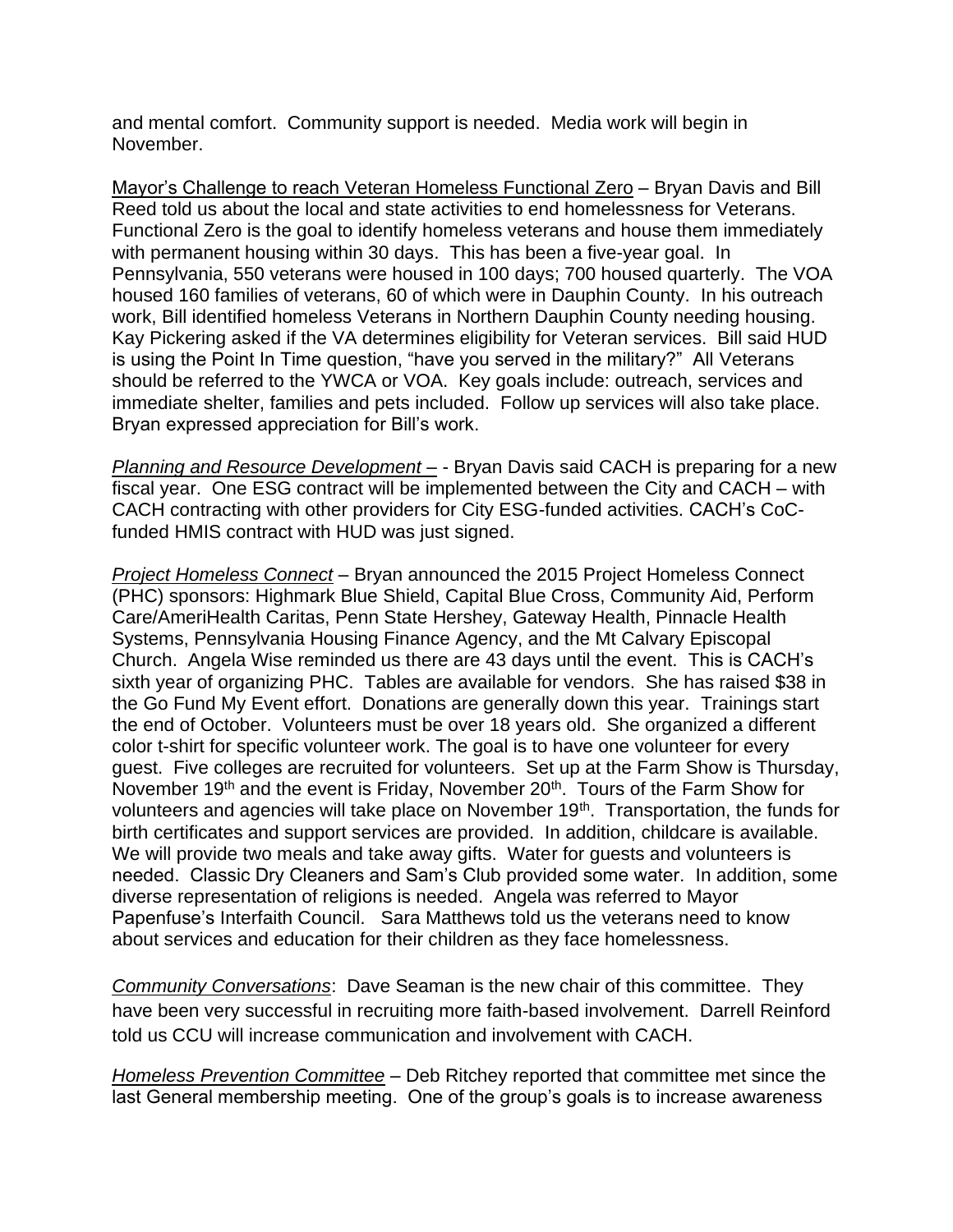of existing resources. We discussed the requests from the caseworkers to provide more agency specific information on the CACH website and how other Continuums meet this need. Steve Schwartz will talk to members of the Service Delivery/Data Collection committee about this. This committee's efforts to create a medical respite for homeless people are stalled. The committee continues to work on its goal of improving employment opportunities for homeless people. New agencies are still needed to incorporate representative payee services within their responsibilities. With Kathy Possinger leaving Tri County Community Action, the committee will reach out for someone new to represent Community Action.

*Housing Committee* – Deb Ritchey told us that this group is working with the Harrisburg and Dauphin County Housing Authorities to use Bowman for referrals from homeless people. Natasha Woods reported that additional work includes changing the Authorities' definition of homelessness in their consolidated plans.

*Education and Public Information –* After PHC, Angela Wise and Natasha Woods want to get more activities underway for this committee. On October  $14<sup>th</sup>$ , Angela will tape a broadcast for Comcast Newsmakers. She will promote PHC. Amanda Stuffle, CACH intern, is re-designing the website. In the near future, we will have content control and be mobile friendly!

*Service Delivery/Data Collection –* Deb Ritchey said that the committee continues to implement the coordinated assessment. The October meeting will be to join the PHC coordinating efforts. The results of the homeless youth county will be incorporated into the 2016 Point In Time results.

*Ad Hoc committee on Emergency Response -* Bill Reed announced that a survey to shelter providers will be sent to identify who has an emergency response plan. Results will be shared with the emergency managers for the City and Dauphin County.

CCIMS – Deb Ritchey reported that the HUD revised the definition of chronically homeless as this is another prioritized population.

**Service Gaps, New Opportunities, and Announcements:** Melinda Zipp talked about the work of the Harm Reduction Project and her interest in being on the Service Delivery committee. Various representatives told us if their respective agencies tested residents for drugs and alcohol.

Chuck Wingate said that the Mission continues to serve homeless men beyond the shelter's capacity. 97 men were served last night. The highest number served in the last two weeks was 165. In August, Bethesda Mission increased the allowable stay at the Mission's emergency shelter to 25 days.